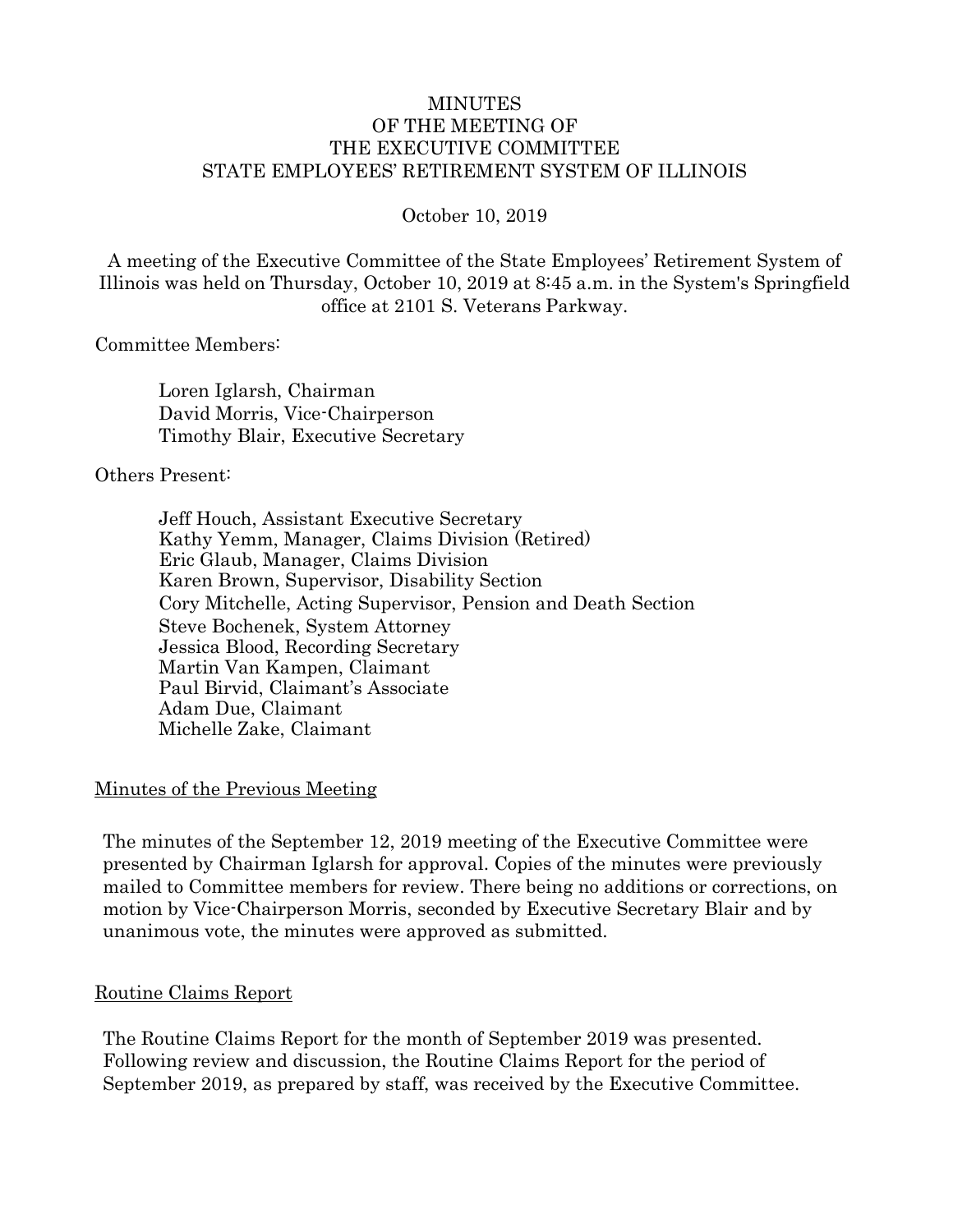### Old Business

# Cynthia Koester – Re-Appeal for Unreduced Survivor Benefits – Mbr: Donald Koester

At their August 8, 2019 meeting, the Executive Committee denied the appeal of Cynthia Koester, to purchase service credit with SERS to qualify for unreduced survivor's benefits payable from Cook County Pension Fund CCPF.

The committee deferred the case to determine if establishing creditable service with SERS is necessary to qualify a spouse for unreduced survivor's benefits payable from CCPF. It was determined that establishing SERS service credit is necessary to qualify Ms. Koester for unreduced survivor's benefits.

Ms. Koester requested a re-appeal of her case, which was approved by the Committee at their September meeting.

After hearing Ms. Koester present her case via teleconference, the Committee decided to refer the matter to Attorney Bochenek for a recommendation.

## Kirk Schoenbein – Appeal to Retire Reciprocally

Kirk Schoenbein is a member of the Illinois Municipal Retirement Fund (IMRF), SERS and JRS, but is not independently vested with JRS.

Mr. Schoenbein retired reciprocally with IMRF effective March 1, 2017 and is deferred with SERS until March 1, 2022 when he reaches age 60. He elected not to retire reciprocally with JRS.

Mr. Schoenbein is appealing that SERS undo his reciprocal pension with IMRF and instead retire reciprocally with JRS.

At their September meeting, the committee deferred a decision on the case pending further research. The case was again deferred pending further research.

### Kraig Kotter – Appeal Overpayment

Kraig Kotter received a disability benefit from SERS through June 30, 2019.

During an audit of disability files, it was discovered that Mr. Kotter's time with IMRF was considered to extend his disability benefit through 2022 due to an administrative error. Therefore, an overpayment was created.

Mr. Kotter is requesting that SERS either forgive the overpayment or establish a repayment plan that will not create a hardship for his family.

At their September meeting, the Committee decided to defer Mr. Kotter's case pending further review. After further review, the Committee decided to refer the case to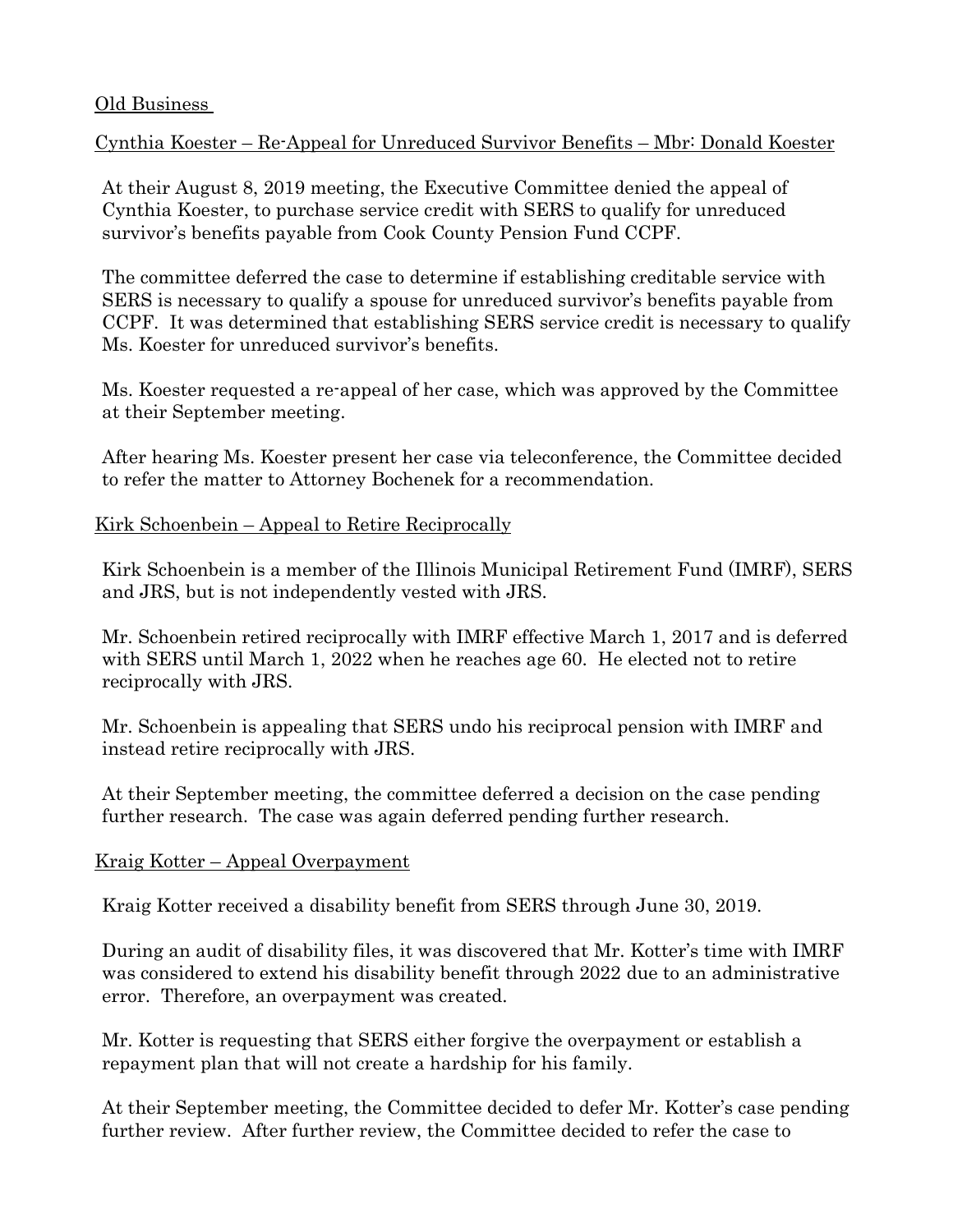Attorney Bochenek for a recommendation.

# Donna Kirkwood – Appeal Repayment Amount

Donna Kirkwood received a non-occupational disability benefit from SERS. During an audit it was discovered that the half-time ceasing date for her benefit had been miscalculated. It was also determined that Ms. Kirkwood's benefit had not been offset due to a Social Security award for two time periods, causing an overpayment.

Ms. Kirkwood is requesting a reduced payment plan of \$150.00 per month.

After discussing the facts of the case, a motion was made by Executive Secretary Blair to deny Ms. Kirkwood's request and instead offer a reduced payment plan of \$200.00 per month. The motion was seconded by Chairman Iglarsh and all were in favor.

### New Business

## Martin Van Kampen – Appeal SSA Overpayment – Personal Hearing (Chicago)

Martin Van Kampen has been receiving a non-occupational disability benefit from SERS effective February 2015 through present. He was approved for a retroactive Social Security disability benefit effective July 2017, which created an overpayment. Mr. Van Kampen retired effective May 2019.

Per SERS Board policy, the Overpayment Section is to deduct half the gross of any benefit being paid toward an overpayment owed to SERS. Mr. Van Kampen appealed the overpayment in a personal hearing.

After some discussion, the Committee decided to refer the case to Attorney Bochenek for a recommendation.

# Adam Due – Appeal Non-Occupational Disability Denial – Personal Hearing (Springfield)

Adam Due has 9 months of service with the State of Illinois and 26 years of service with SURS. He retired reciprocally with SURS and IMRF in 2016.

Mr. Due was denied a non-occupational disability benefit due to not having 18 months of creditable service with SERS. It was also determined that his 26 years of service credit with SURS had already been used due to his retirement in 2016, making him ineligible to receive a SERS disability benefit. Mr. Due appealed the denial of his disability application in a personal hearing.

After reviewing the facts of the case, the Committee decided to refer the matter to Attorney Bochenek for a recommendation.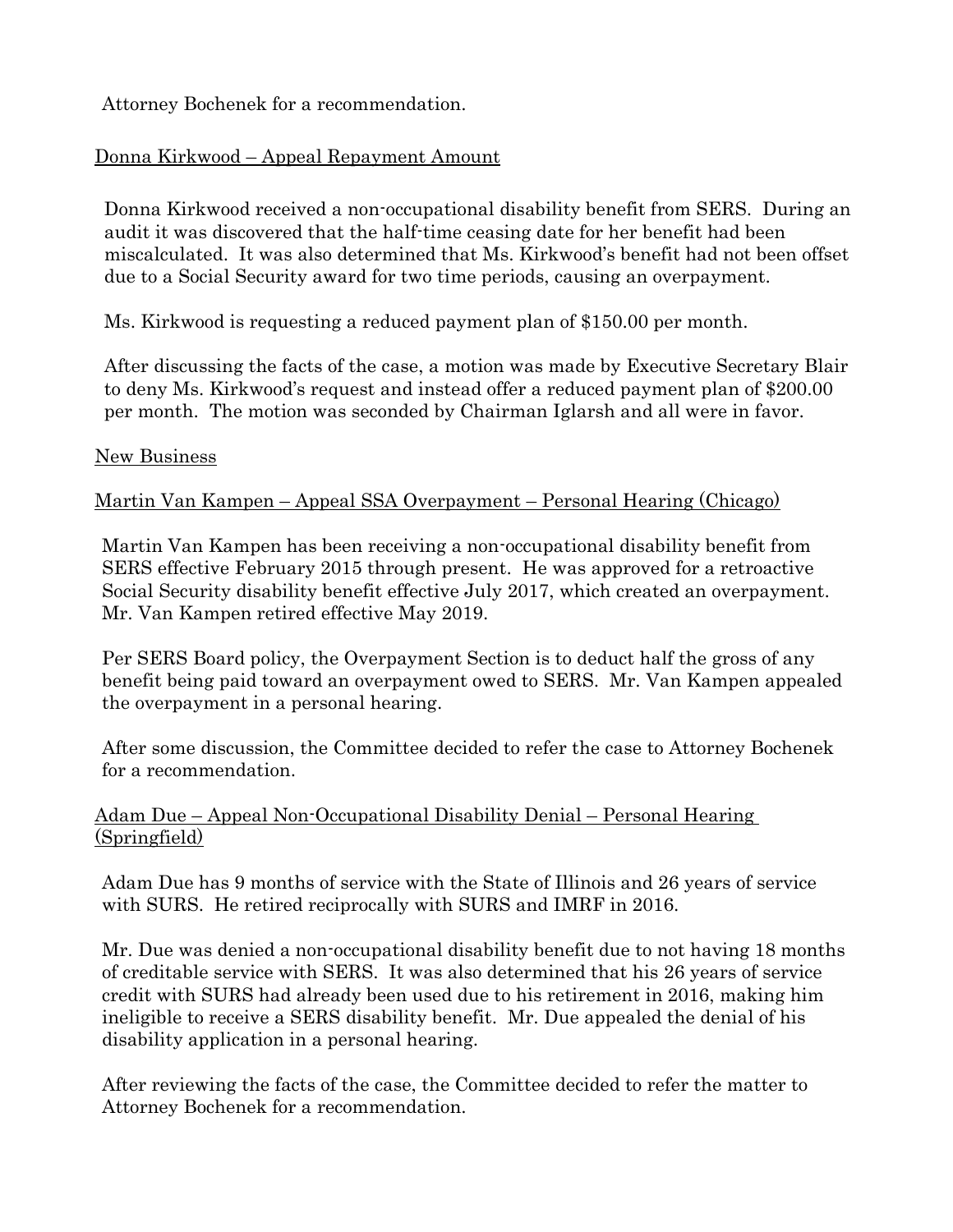# Candyce Sharp – Appeal Non-Occupational Disability Denial – Personal Hearing (Chicago)

Candyce Sharp received a non-occupational disability benefit from SERS from April 5, 2019 through April 30, 2019. After inquiring as to why her benefit had stopped, Ms. Sharp was told that additional medical documentation was needed to support an extension of her benefit.

Ms. Sharp's Disability Specialist submitted all the medical documentation available to a SERS medical consultant, who determined there was insufficient evidence to support an extension of Ms. Sharp's disability benefit. Ms. Sharp is appealing the denial of her non-occupational disability extension.

Ms. Sharp did not appear before the Committee and her case was deferred.

# Beth LeGrant – Appeal SSA Overpayment

Beth LeGrant began receiving a disability benefit from SERS effective February 2017. She reached the age for SSA retirement eligibility in January 2019. Ms. LeGrant continued to receive a disability benefit, which created an overpayment with SERS. Ms. LeGrant is appealing the overpayment.

After reviewing the facts of the case and some discussion, the Committee decided to defer the matter pending further review.

# Sherri Northern – Appeal Repayment Amount

Sherri Northern was approved for a non-occupational disability benefit from SERS effective November 2017. She was approved for a retroactive Social Security disability benefit effective April 2018, which created an overpayment.

Per SERS Board policy, the Overpayment Section is to deduct half the gross of any benefit being paid toward an overpayment owed to SERS. Ms. Northern is appealing the amount of her repayment.

After some discussion, a motion was made by Executive Secretary Blair to deny Ms. Northern's request. The motion was seconded by Chairman Iglarsh and all were in favor.

# Trevor Planck– Appeal Repayment Amount

Trevor Planck was approved for a non-occupational disability benefit from SERS effective January 2018. He was approved for a retroactive Social Security disability benefit effective March 2019, which created an overpayment.

Per SERS Board policy, the Overpayment Section is to deduct half the gross of any benefit being paid toward an overpayment owed to SERS. Mr. Planck is appealing the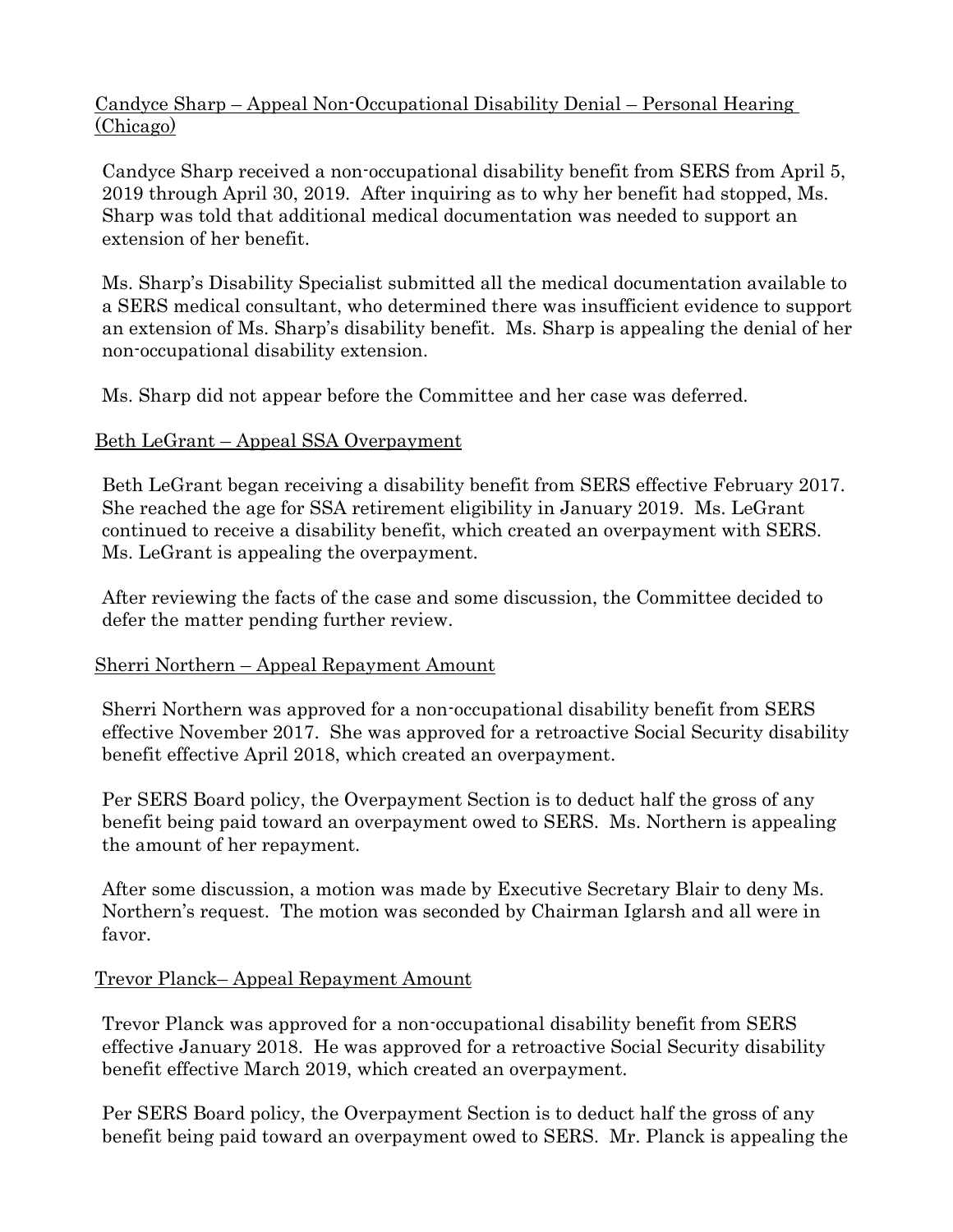amount of his repayment.

After reviewing the case, a motion was made by Executive Secretary Blair to deny Mr. Planck's request. The motion was seconded by Vice-Chairperson Morris and all were in favor.

# Becky McEmery – Appeal Repayment Amount

Becky McEmery began receiving a survivor benefit in August 2005. It was discovered in June 2019 that the minor children who were previously in Ms. McEmery's care had not been since May 2018, creating an overpayment of survivor benefits.

As stated in SERS Board policy, the Overpayment Section is to deduct half the gross of any benefit being paid toward an overpayment owed to SERS. Ms. McEmery is requesting a lower repayment amount.

After some discussion, a motion was made by Chairman Iglarsh to approve Ms. McEmery's request and offer a repayment amount of \$150.00 per month. The motion was seconded by Vice-Chairperson Morris and all were in favor.

# Jay Caturia – Reinstatement of Account

Jay Caturia's account became eligible for write-off in June 2017. Contributions and creditable service were subsequently written off. Mr. Caturia has supplied SERS with a new address and proper identification.

The Pension and Death Section is requesting the Executive Committee approve the reinstatement of this account so Mr. Caturia can retire reciprocally with MEABF.

After brief discussion, a motion was made by Chairman Iglarsh to approve the reinstatement of Mr. Caturia's account. The motion was seconded by Vice-Chairperson Morris and all were in favor.

# Alma & Amber James, Margo Caradine – Appeal to Split Death Benefit Equally

Mark James, an active State employee, died in July 2019. A death benefit is payable to his survivors.

A beneficiary form dated August 21, 2003 showing his beneficiaries as #1. Alma James, #2. Amber James and #3. Margo Caradine is the only form that was in his file. However, on September 20, 2004, beneficiaries were updated electronically to show all dependents receiving an equal share.

Ms. James, Ms. James and Ms. Caradine are requesting to split the death benefit equally.

After some discussion, a motion was made by Chairman Iglarsh to approve the request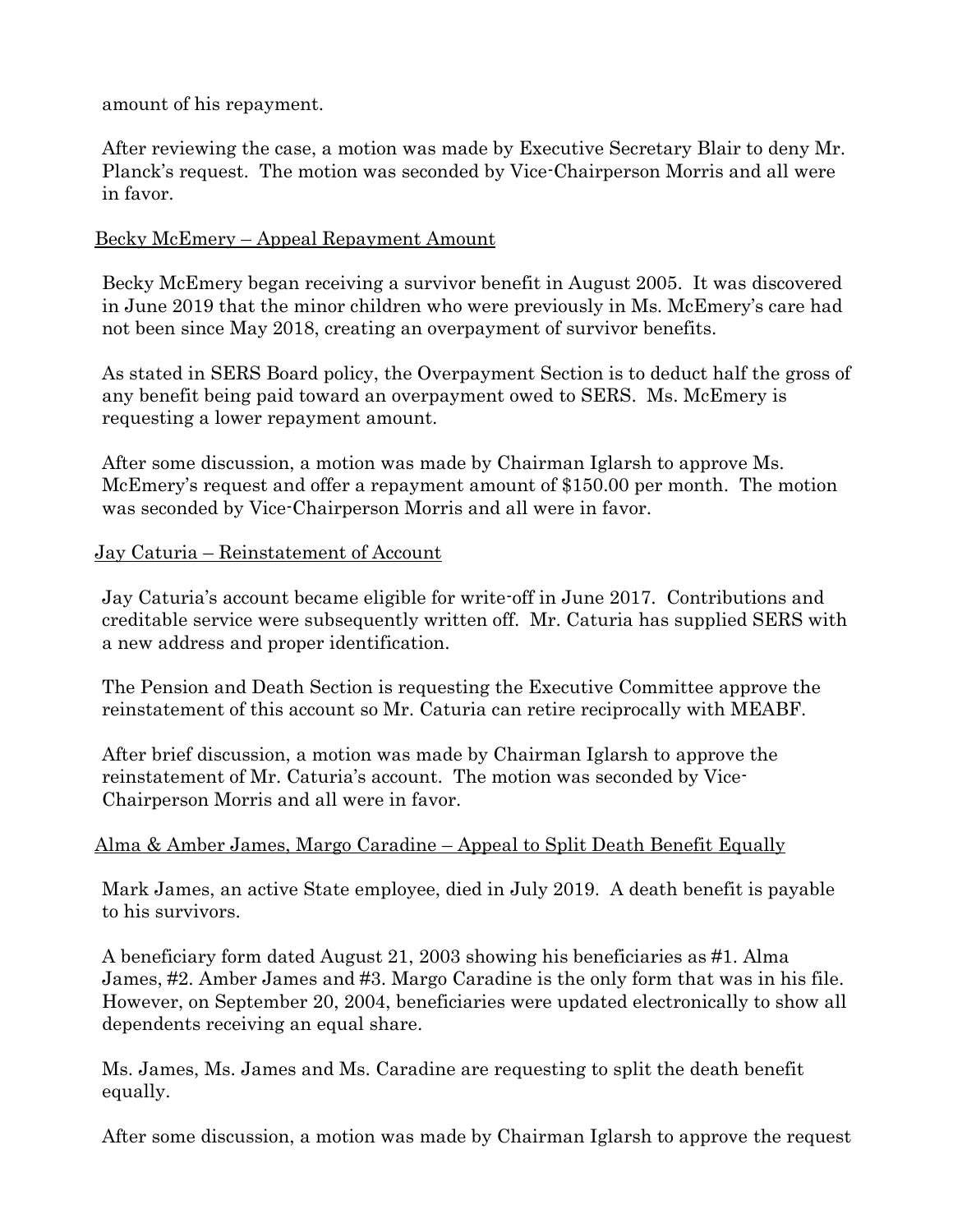to equally split the death benefit. The motion was seconded by Vice-Chairperson Morris and all were in favor.

### Jon Luchsinger – Appeal to Retire Independently

Jon Luchsinger retired reciprocally with IMRF and SERS in July 2019. Mr. Luchsinger is over the maximum amount allowed between both systems, so both systems must proportionally reduce their benefit.

## Mr. Luchsinger is requesting to retire independently.

After reviewing the facts of the case, a motion was made by Vice-Chairperson Morris to approve Mr. Luchsinger request to retire independently. The motion was seconded by Chairman Iglarsh and all were in favor.

## Michelle Zake – Public Act 100-611 – Personal Hearing (Springfield)

Michelle Zake is eligible for the service credit upgrade provided by Public Act 100-611 and will be receiving back wages as a result. Ms. Zake is currently receiving a nonoccupational disability benefit from SERS.

Ms. Zake was billed for the employee contribution arrearage associated with the miscoding related to the period she was shifted from the alternative formula to the regular formula. She signed an agreement to have a portion of the contribution arrearage paid from the back wages she received. Upon repaying the balance due to SERS, Ms. Zake will be eligible for retroactive benefit payments, as well as a prospective adjustment to her benefit.

Ms. Zake is requesting that the amount of retroactive benefits she will receive be used to cover the remainder of the arrearage.

After discussing the case, a motion was made by Vice-Chairperson Morris to approve Ms. Zake's request. The motion was seconded by Chairman Iglarsh and all were in favor.

### Daniel Stinnett – Appeal Repayment Amount

Daniel Stinnett received a SERS temporary disability benefit from July 2014 through March 2015. SERS received notification from the Department of Human Services that Mr. Stinnett would be receiving full wages and service credits for the period of October 30, 2014 through June 30, 2016 due to the outcome of a grievance. This created an overpayment of benefits from SERS.

Per SERS Board policy, the Overpayment Section is to deduct half the gross of any benefit being paid toward an overpayment owed to SERS. Mr. Stinnett is requesting a lower repayment amount of \$250.00 per month.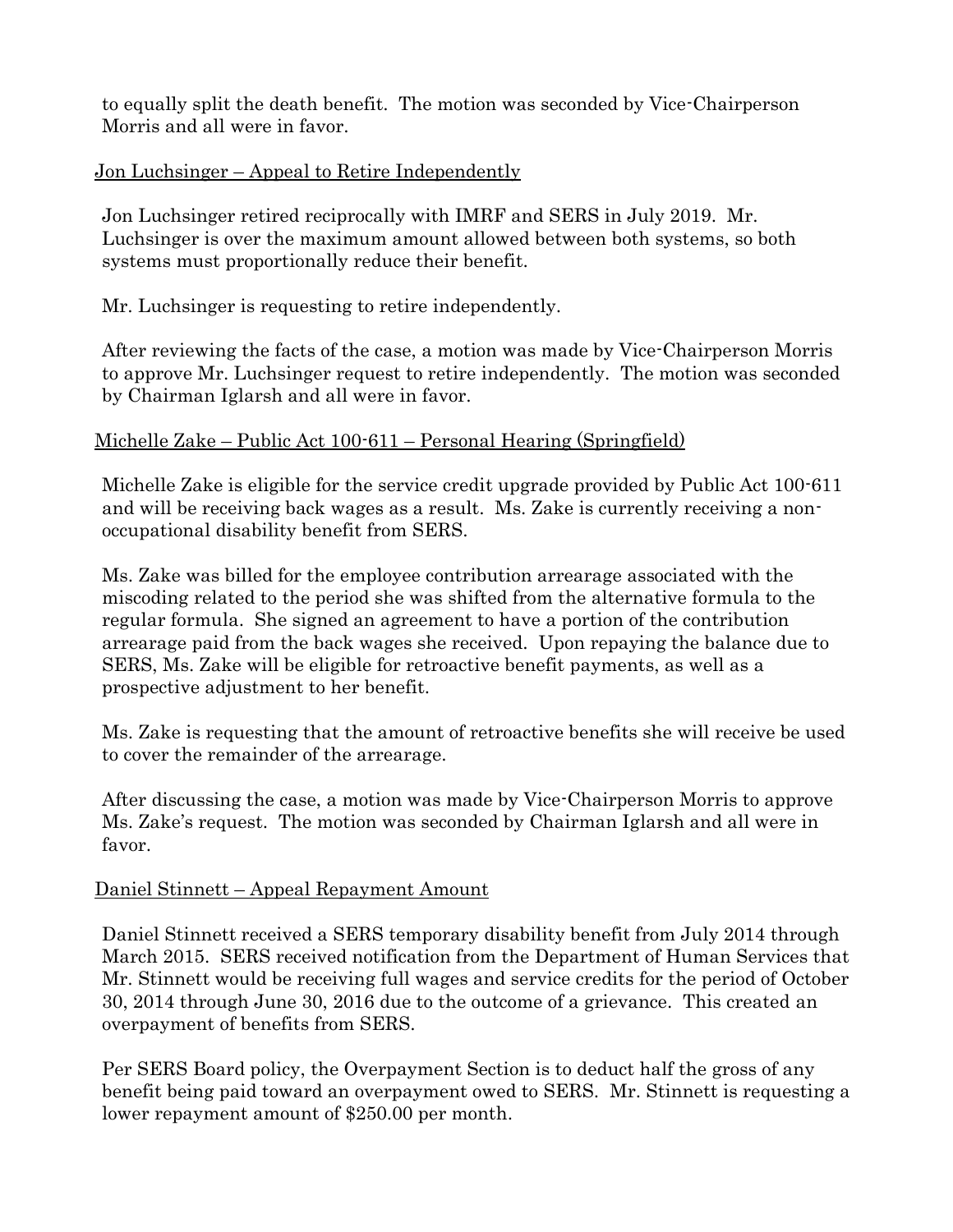After reviewing the facts of the case, a motion was made by Vice-Chairperson Morris to approve Mr. Stinnett's request. The motion was seconded by Chairman Iglarsh and all were in favor.

### Gregory Redd – Appeal Repayment Amount

Gregory Redd was approved for a non-occupational disability benefit effective June 2016 through November 2016. His benefit was then converted to a temporary occupational benefit through July 2018. Workers' Compensation terminated his TTD benefit on November 30, 2017, which created an overpayment of SERS benefits.

Per SERS Board policy, the Overpayment Section is to deduct half the gross of any benefit being paid toward an overpayment owed to SERS. Mr. Redd is requesting a lower repayment amount of \$200.00 per month.

After review and discussion, a motion was made by Executive Secretary Blair to deny Mr. Redd's request and instead offer a reduced repayment amount of \$750.00 per month. The motion was seconded by Chairman Iglarsh and all were in favor.

## William Fleischli – Appeal to Purchase Military Time after Retirement

William Fleischli is retired from the State and recently inquired to see whether his National Guard service was included in his service credit history. He was informed that he had not purchased that time before leaving payroll and that statute prohibits such purchase once an employee leaves payroll.

Mr. Fleischli states that he was not informed of the option to purchase his National Guard service time and is appealing to be allowed to purchase it.

After reviewing the facts of the case, a motion was made by Chairman Iglarsh to deny Mr. Fleischli's request. The motion was seconded by Vice-Chairperson Morris and all were in favor.

### Add-on: Alexander Kolar – Reinstatement of Account

Alexander Kolar's account was written off in June 2005. Mr. Kolar has recently contacted SERS to request a termination refund of his contributions.

The Claims Division is requesting that the Committee approve reinstatement of Mr. Kolar's account so a termination refund can be processed.

After brief discussion, a motion was made by Executive Secretary Blair to approve the request. The motion was seconded by Vice-Chairperson Morris and all were in favor.

### Add-on: David Crockett – Request Reinstatement of Account

According to SERS records, David Crockett received a refund of his contributions in